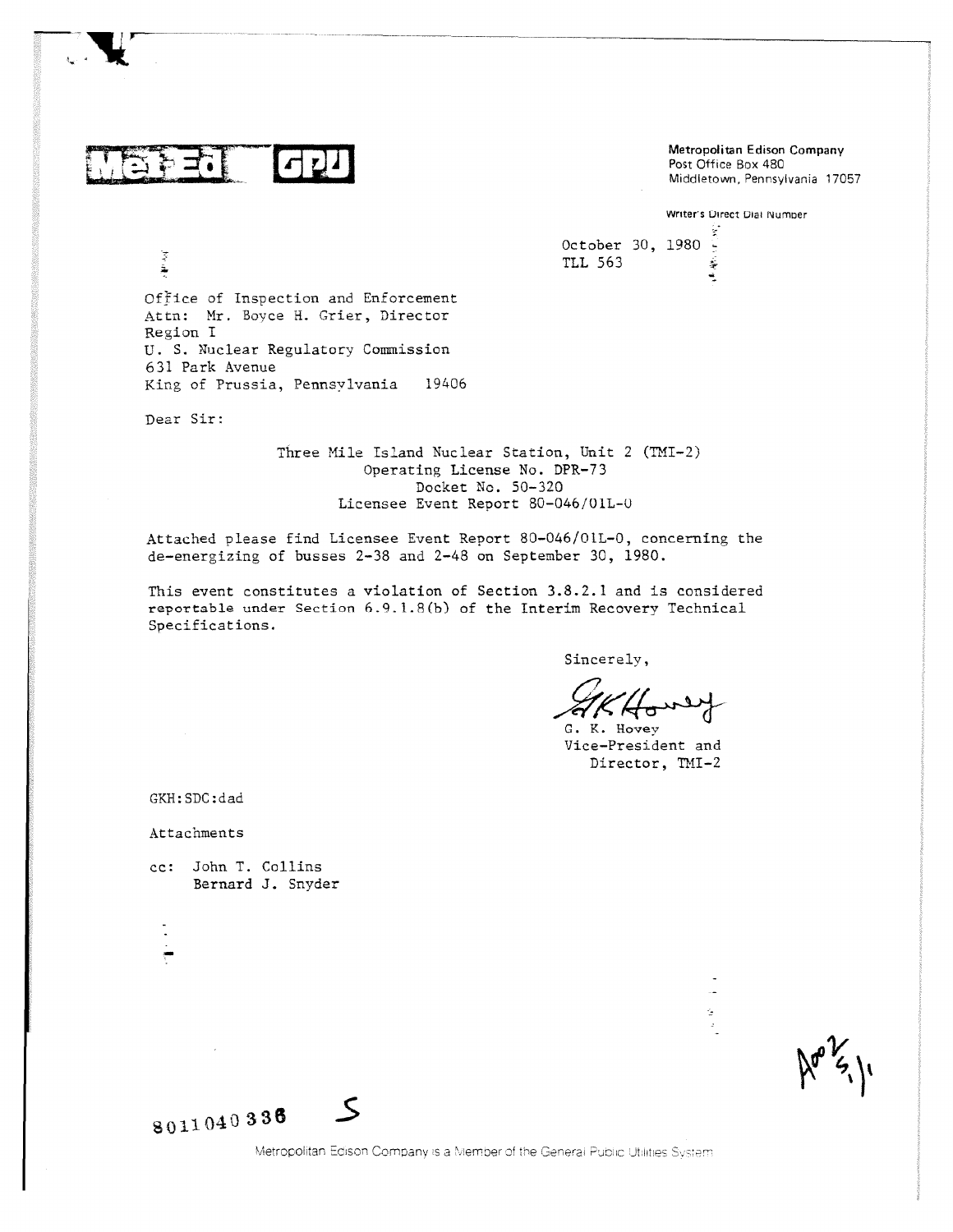| ے اس                                    |                                                                                                                                                                                                                                                                                                                                                            | U. S. NUCLEAR REGULATORY COMMISSION                                                                                                                                    |
|-----------------------------------------|------------------------------------------------------------------------------------------------------------------------------------------------------------------------------------------------------------------------------------------------------------------------------------------------------------------------------------------------------------|------------------------------------------------------------------------------------------------------------------------------------------------------------------------|
| NRC FORM 366<br>(7.77)                  | LICENSEE EVENT REPORT                                                                                                                                                                                                                                                                                                                                      | TLL 563<br>Attachment l                                                                                                                                                |
|                                         | CONTROL BLOCK:<br>$\left  \cdot \right $                                                                                                                                                                                                                                                                                                                   | (PLEASE PRINT OR TYPE ALL REQUIRED INFORMATION)                                                                                                                        |
|                                         | $\Omega$<br>0<br><sup>n</sup><br>з<br>0                                                                                                                                                                                                                                                                                                                    |                                                                                                                                                                        |
| CON'T<br>0<br>-1<br>$\overline{2}$<br>0 | REPORT<br>$\underbrace{0}_{68}$ $\underbrace{0}_{69}$ $\underbrace{1}_{9}$ $\underbrace{1}_{8}$ $\underbrace{3}_{1}$ $\underbrace{0}_{1}$<br><u>8  </u><br>5<br>0 <sub>10</sub><br>0<br>6<br><b>SOURCE</b><br>EVENT BESCRIPTION AND PROBABLE CONSEQUENCES (10)<br>On Sept. 30, 1980 at 1030 hours [the feeder breakers for busses 2-38 and                 | $0$ $(8)$<br>( ၁ )<br>were re-                                                                                                                                         |
| $\overline{3}$<br>$\Omega$              | moved from service for maintenance. Through the shift foreman's error the time clock                                                                                                                                                                                                                                                                       |                                                                                                                                                                        |
| $\overline{A}$<br>0                     | was not initiated for removal of the Teeh. Spee. required busses. Consequently, the out                                                                                                                                                                                                                                                                    |                                                                                                                                                                        |
| 5<br>0                                  | condition exceeded the applicable Action period before the situation was cor-                                                                                                                                                                                                                                                                              |                                                                                                                                                                        |
| 6<br>$\Omega$                           | rected. This was a violation of Tech. Spec. 3.8.1.2 and is considered reportable under                                                                                                                                                                                                                                                                     |                                                                                                                                                                        |
| 7<br>0                                  | Section $6.9.1.8(b)$ . This event had no effect on the plant, its operation, or the                                                                                                                                                                                                                                                                        |                                                                                                                                                                        |
| 8<br>0                                  | health and safety of the public.                                                                                                                                                                                                                                                                                                                           | 80                                                                                                                                                                     |
| 89<br>9.                                | <b>SYSTEM</b><br>CAUSE<br>CAUSE<br>CODE<br><b>SUBCODE</b><br><b>COMPONENT CODE</b><br>CODE<br>(13)<br>11<br>(12)<br>C<br>A<br>12<br>13<br>18                                                                                                                                                                                                               | COMP.<br>VALVE<br><b>SUBCODE</b><br>SUBCODE<br>(16<br>15<br>$\overline{19}$                                                                                            |
|                                         | OCCURRENCE<br><b>SEQUENTIAL</b><br><b>EVENT YEAR</b><br>REPORT NO.<br>CODE<br>LER/RO<br>REPORT<br>17<br>ь<br>NUMBER<br>29<br>28<br>74<br>26<br>EFFECT<br>ACTION FUTURE<br>SHUTDOWN<br>ATTACHMENT<br>SUBMITTED<br>(22)<br><b>HOURS</b><br>TAKEN ACTION<br>ON PLANT<br><b>METHOD</b><br>0<br>0<br>$^{(23)}$<br>CAUSE DESCRIPTION AND CORRECTIVE ACTIONS (27) | <b>REVISION</b><br>REPORT<br>TYPE<br>NO.<br>0<br>L<br>30<br>NPRD-4<br>PRIME COMP.<br>COMPONENT<br>FORM SUB.<br><b>SUPPLIEH</b><br><b>MANUFACTURER</b><br>25<br>26<br>G |
| $^{\circ}$                              | The event resulted from the Shift Foreman not checking the Tech                                                                                                                                                                                                                                                                                            | S <sub>0</sub>                                                                                                                                                         |
|                                         | fand consequently, not initiating the time elock. Once identified, the buss feeder                                                                                                                                                                                                                                                                         |                                                                                                                                                                        |
|                                         | breakers were replaced and the busses restored to an operable status. To bolster the                                                                                                                                                                                                                                                                       |                                                                                                                                                                        |
| 3                                       | [foreman's knowledge, in the training cycle starting October 8, 1980, the Operator Re-<br>fication.                                                                                                                                                                                                                                                        |                                                                                                                                                                        |
| 4<br>89                                 | [qualAProgram will include a class in which all T.S. required equipment is identified.]                                                                                                                                                                                                                                                                    | 80                                                                                                                                                                     |
| 5.                                      | METHOD OF<br>DISCOVERY<br>FACILITY<br>STATUS<br>(30)<br>OTHER STATUS<br>% POWER<br>X(28)<br>0101<br>$0 \frac{1}{29}$<br>B(31)<br>Recovery Mode<br>45<br>10<br>12<br>13<br>46                                                                                                                                                                               | DISCOVERY DESCRIPTION (32)<br>Operator Observation<br>80                                                                                                               |
| 6                                       | CONTENT<br><b>ACTIVITY</b><br>AMOUNT OF ACTIVITY (35)<br>RELEASED OF RELEASE<br>N/A<br>Z.<br>33<br>1(34)                                                                                                                                                                                                                                                   | LOCATION OF RELEASE (36)<br>N/A                                                                                                                                        |
| 9                                       | 45<br>10<br>44<br>11<br>PERSONNEL EXPOSURES<br>DESCRIPTION (39)<br><b>NUMBER</b><br><b>TYPE</b>                                                                                                                                                                                                                                                            | 80                                                                                                                                                                     |
| 9<br>8                                  | 37<br>13<br>-11<br>12<br>PERSONNEL INJURIES                                                                                                                                                                                                                                                                                                                | N/A<br>80                                                                                                                                                              |
| 8<br>8<br>-9                            | DESCRIPTION <sup>(41)</sup><br>NUMBER<br>0  (40) <br>N/A<br>12<br>11<br>LOSS OF OR DAMAGE TO FACILITY (43)                                                                                                                                                                                                                                                 | ÷<br>80                                                                                                                                                                |
| 9.<br>9                                 | DESCRIPTION<br>TYPE<br>N/A<br>2 (42)<br>10                                                                                                                                                                                                                                                                                                                 | 80                                                                                                                                                                     |
| $\Omega$                                | <b>PUBLICITY</b><br>DESCRIPTION (45)<br>15SUED,<br>N(44)<br>0.345<br>N/A                                                                                                                                                                                                                                                                                   | NRC USE ONLY<br>٠<br>ैं                                                                                                                                                |
| - 9<br>8                                | 10<br>801,<br>Steven D. Chaplin                                                                                                                                                                                                                                                                                                                            | 68<br>- 69<br>80.5<br>$(717)$ 948-8461                                                                                                                                 |
|                                         | MAME OF PREPARER                                                                                                                                                                                                                                                                                                                                           | PHONE:                                                                                                                                                                 |